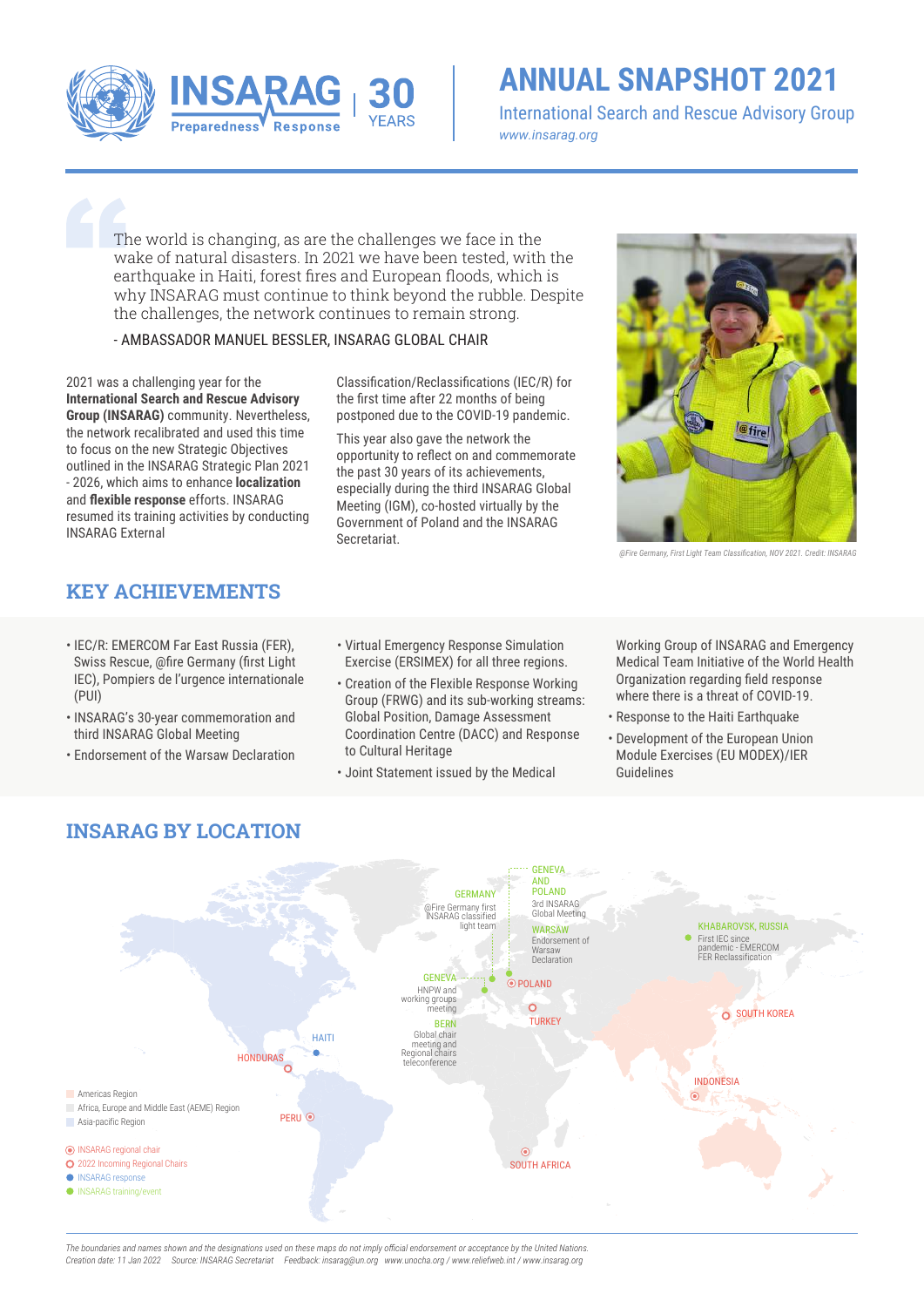# **30 YEARS OF INSARAG**

Strengthen Quality, Predictability, Speed, and Flexibility in Support of National and Local Capacities.

On 6 October 2021, the Government of Poland and the INSARAG Secretariat virtually co-hosted the 3rd IGM, with guidance and support from the Global, Regional and Working Group Chairs.

The community commemorated and reflected on the INSARAG's life-saving achievements over the last 30 years, shared good practices to remain flexible, and outlined the way forward to improve its operational standards, concepts, and



*INSIEME Classification Exercise, Nov 2021. Credit: INSARAG*

## **STRATEGIC PLAN 2021-2026: IMPLEMENTATION**

The Strategic Plan 2021-2026 outlines the vision, overarching goals and strategic objectives of the INSARAG network, as endorsed by its Global and Regional Chairs during the INSARAG New Year Teleconference in January 2021. It sets out four Strategic Objectives for the Network: **Quality Standards, Localization, Flexible Response, and Partnerships.** The objectives feed into a global framework which guides the INSARAG Regional Groups' strategies to improve urban search and rescue (USAR) response and fulfil the network's mandate of saving lives.



#### **Quality Standards**

Strengthening global standards to produce high quality national and international USAR responses.



#### **Localization**

Enhancing frontline response coordination by localizing INSARAG methodology and concepts.



#### **Partnerships**

Boosting and developing partnerships for sustainable participation, ownership and governance.

methodologies to continue saving lives. The Warsaw Declaration, which encapsulated these concepts, was unanimously endorsed during the IGM.

**350** participants from over **150** Member States and organizations attended the meeting, and explored the Virtual Exhibition Area, a special platform showcasing regional and international projects in search and rescue, and the Canvas Sheet dedicated to the memories of the past 30 years.

"What is closest to my heart is to see OCHA colleagues working as a team, delivering with high quality, mobilizing partnerships and advancing solutions to save lives and to support people caught up in disasters."

- MS. WAFAA SAEED, DIRECTOR OF OCHA'S COORDINATION DIVISION.

"Over the past 30 years, INSARAG has worked hand in hand with local communities to enhance the agenda of localization, a key pillar of the INSARAG Strategic Plan. The INSARAG Guidelines, Strategic Objectives and operational norms are the instruments that enable INSARAG to adapt to the challenging times we face."

#### - MS. EDEM WOSORNU, CHIEF OF THE RESPONSE SUPPORT BRANCH.

*INSIEME Classification Exercise, Nov 2021. Credit: INSARAG*





#### **Flexible Response**

Ensuring a comprehensive and adaptable emergency response by promoting discussions on flexible approaches to additional rescue operations beyond USAR.